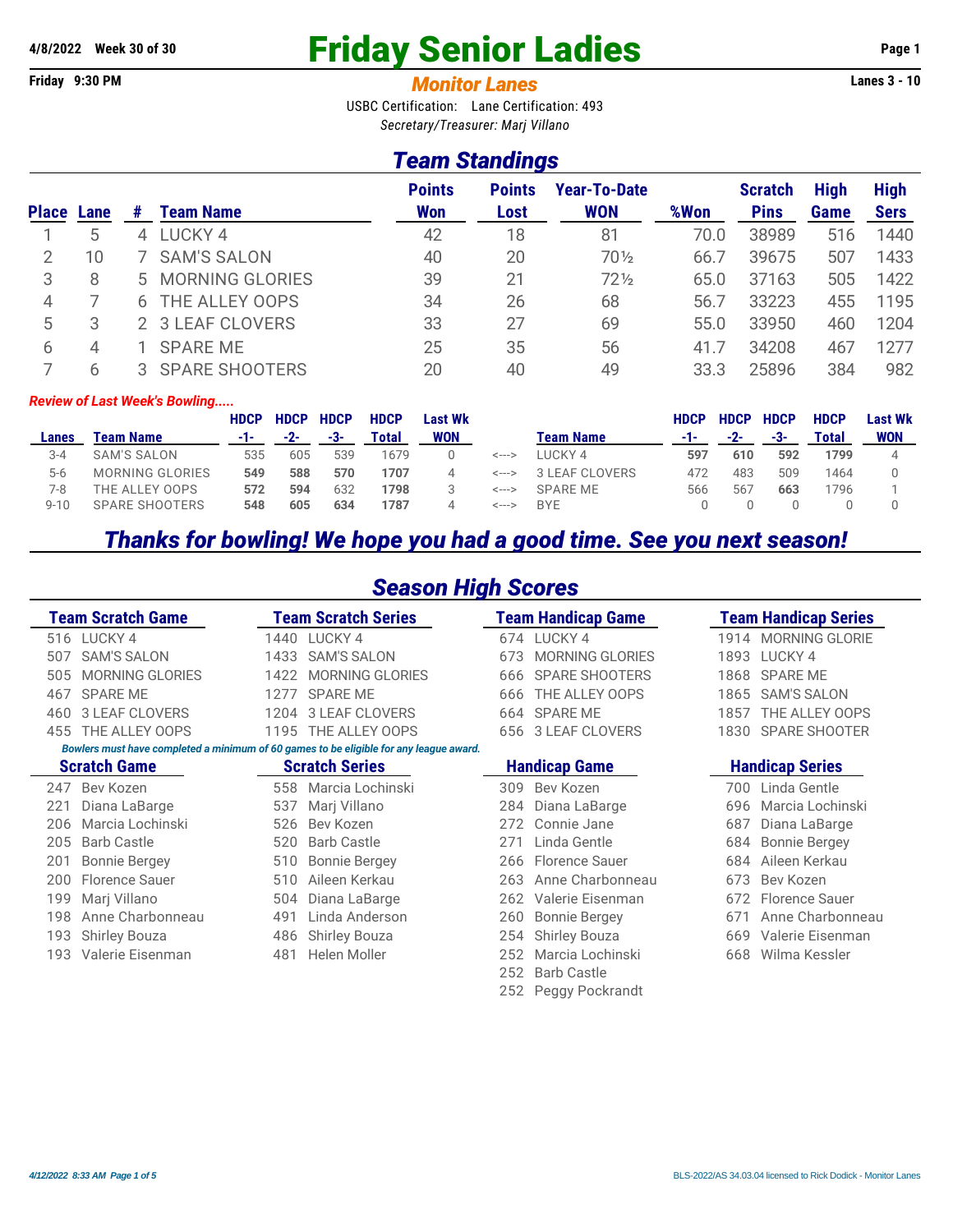#### *Last Week's Top Scores*

|     | <b>Team Scratch Game</b>        |                       | <b>Team Scratch Series</b> |                      | <b>Team Handicap Game</b>         |                        | <b>Team Handicap Series</b> |  |  |
|-----|---------------------------------|-----------------------|----------------------------|----------------------|-----------------------------------|------------------------|-----------------------------|--|--|
| 467 | <b>SPARE ME</b>                 |                       | 1352 LUCKY 4               |                      | 663 SPARE ME                      |                        | 1799 LUCKY 4                |  |  |
| 464 | <b>SAM'S SALON</b>              | 1256                  | <b>SAM'S SALON</b>         |                      | 634 SPARE SHOOTERS                | 1798                   | THE ALLEY OOPS              |  |  |
| 461 | LUCKY <sub>4</sub>              | 1221                  | <b>MORNING GLORIES</b>     | 632                  | THE ALLEY OOPS                    |                        | 1796 SPARE ME               |  |  |
| 428 | THE ALLEY OOPS                  |                       | 1208 SPARE ME              |                      | 610 LUCKY 4                       |                        | 1787 SPARE SHOOTER          |  |  |
|     | <b>Scratch Game</b>             | <b>Scratch Series</b> |                            | <b>Handicap Game</b> |                                   | <b>Handicap Series</b> |                             |  |  |
| 201 | <b>Bonnie Bergey</b>            |                       | 493 Diana LaBarge          |                      | 258 Bonnie Bergey                 |                        | 673 Diana LaBarge           |  |  |
| 190 | Diana LaBarge                   | 463                   | Bev Kozen                  | 250                  | Diana LaBarge                     |                        | 634 Peggy Pockrandt         |  |  |
| 175 | Aileen Kerkau                   | 445                   | Linda Anderson             |                      | 236 Peggy Pockrandt               | 615                    | Aileen Kerkau               |  |  |
| 175 | Bev Kozen                       | 444                   | Aileen Kerkau              | 232                  | Aileen Kerkau                     | 614                    | <b>Bonnie Bergey</b>        |  |  |
| 170 | Marj Villano                    | 443                   | Marj Villano               | 219                  | Bev Kozen                         | 600                    | Carol Bragiel               |  |  |
| 163 | Linda Anderson                  | 443                   | <b>Bonnie Bergey</b>       |                      | 218 Carol Bragiel                 | 595                    | Bev Kozen                   |  |  |
| 154 | <b>Shirley Bouza</b>            | 425                   | <b>Barb Castle</b>         | 217                  | Wilma Kessler                     | 589                    | Linda Anderson              |  |  |
| 150 | Marcia Lochinski                | 415                   | Marcia Lochinski           | 211                  | <b>Florence Sauer</b>             | 588                    | Wilma Kessler               |  |  |
| 150 | Florence Sauer                  |                       | 412 Shirley Bouza          | 211                  | Mari Villano                      | 582                    | Gloria Tackman              |  |  |
| 149 | Helen Moller                    |                       | 394 Florence Sauer         | 211                  | Linda Anderson                    |                        | 580 Shirley Bouza           |  |  |
|     | <b>Weekly Game Over Average</b> |                       |                            |                      | <b>Weekly Series over Average</b> |                        |                             |  |  |
|     | <b>Game - Avg=Difference</b>    |                       |                            |                      | <b>Series - Avg=Difference</b>    |                        |                             |  |  |
|     | $201 - 136 = 65$                | <b>Bonnie Bergey</b>  |                            |                      | 493 - 399 = 94                    | Diana LaBarge          |                             |  |  |
|     |                                 |                       |                            |                      | 0.11 0.70.17                      |                        |                             |  |  |

| Diana LaBarge   |
|-----------------|
| Peggy Pockrandt |
| Aileen Kerkau   |
| Carol Bragiel   |
|                 |

## 346 - 279=67 Peggy Pockrandt 444 - 408 = 36 Aileen Kerkau 443 - 408=35 Bonnie Bergey 147 - 121=26 Carol Bragiel 387 - 363=24 Carol Bragiel

#### *Individual High Averages*

| 154.02 Marj Villano   | 151.43 Bev Kozen    | 149.47 Barb Castle   | 149.28 Marcia Lochinski |
|-----------------------|---------------------|----------------------|-------------------------|
| 146.73 Linda Anderson | 137.94 Helen Moller | 137.40 Shirley Bouza | 137.02 Aileen Kerkau    |

#### *Team Rosters*

### **1 - SPARE ME** Lane 4

| <b>Name</b>          | <b>Avg HDCP</b> |    | <b>Pins Gms</b>              |    |     | $-1$ - $-2$ - $-3$ - |     | <b>Total Game</b> |                     | <b>Sers</b> |
|----------------------|-----------------|----|------------------------------|----|-----|----------------------|-----|-------------------|---------------------|-------------|
| <b>Carol Bragiel</b> | 121.            | 71 | 9508                         | 78 |     |                      |     |                   | 136 104 147 387 164 | 432         |
| Gloria Tackman       | 124             | 68 | 10110 81 133 126 119 378 181 |    |     |                      |     |                   |                     | 435         |
| <b>Bonnie Bergey</b> | 136             |    | 11905                        | 87 | 101 | 141                  | 201 |                   | 443 201             | 510         |

## **2 - 3 LEAF CLOVERS** Lane 3

|                  |                 |    |                 |  |                    |                           | <b>High</b>       | <b>High</b> |
|------------------|-----------------|----|-----------------|--|--------------------|---------------------------|-------------------|-------------|
| <b>Name</b>      | <b>Avg HDCP</b> |    | <b>Pins Gms</b> |  | $-1$ - $-2$ - $-2$ | -3-                       | <b>Total Game</b> | <b>Sers</b> |
| Wilma Kessler    | 123             | 69 | 10340           |  |                    | 84 110 121 147 378 169    |                   | 455         |
| Absent Bowler    |                 |    |                 |  |                    | 0 0 a110 a110 a110 330 0  |                   |             |
| Valerie Eisenman | 128             | 64 | 9248            |  |                    | 72 a118 a118 a118 354 193 |                   | 471         |

**High High**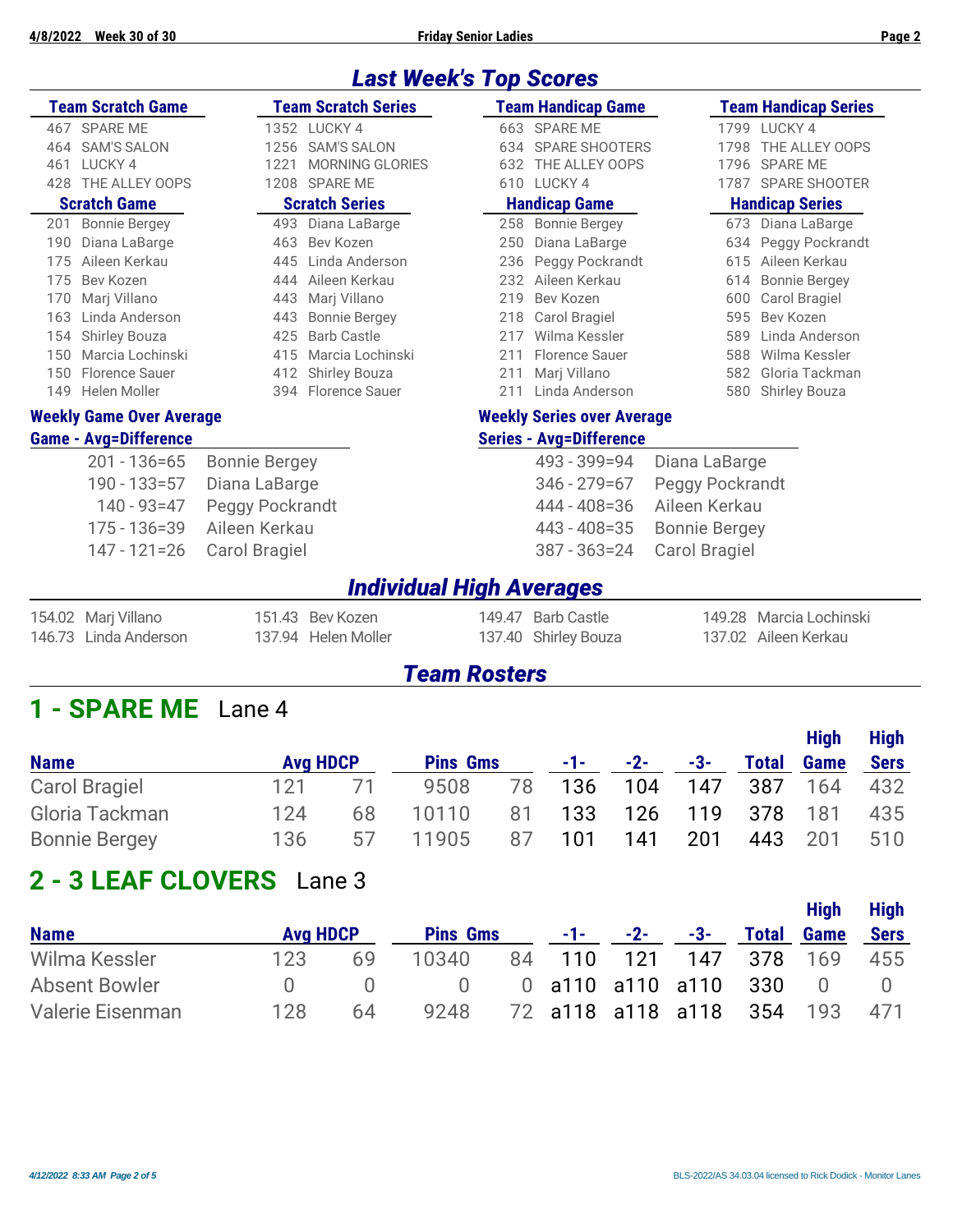# **3 - SPARE SHOOTERS** Lane 6

|                        |                 |    |                 |    |            |        |     |              | <b>High</b> | <b>High</b> |
|------------------------|-----------------|----|-----------------|----|------------|--------|-----|--------------|-------------|-------------|
| <b>Name</b>            | <b>Avg HDCP</b> |    | <b>Pins Gms</b> |    | $-1$ – $-$ | $-2-$  | -3- | <b>Total</b> | <b>Game</b> | <b>Sers</b> |
| Linda Gentle           | 104             | 86 | 7843            | 75 |            | 81 117 | 122 | - 320        | - 176       | 415         |
| Barb Gromaski          | 94              | 95 | 6486            | 69 | 82         | 111    | 94  | 287          | 135         | 356         |
| <b>Peggy Pockrandt</b> | 94              | 95 | 8480            | 90 | 107        | 99     | 140 | 346          | 150         | 347         |

#### **4 - LUCKY 4** Lane 5

| <b>Name</b>    | <b>Avg HDCP</b> |     | <b>Pins Gms</b> |    |        | $-1$ - $-2$ -  | -3- | <b>Total</b> | High<br><b>Game</b> | <b>High</b><br><b>Sers</b> |
|----------------|-----------------|-----|-----------------|----|--------|----------------|-----|--------------|---------------------|----------------------------|
| Linda Anderson | 146             | 48  | 12325           |    | 84 141 | 141            | 163 |              | 445 190             | 491                        |
| Bev Kozen      | 151             | 44  | 13174           |    |        | 87 175 145 143 |     | 463 247      |                     | 526                        |
| Aileen Kerkau  | 137             | 56. | 11921           | 87 |        | 132 175 137    |     |              | 444 179             | 510                        |

### **5 - MORNING GLORIES** Lane 8

|                       |                 |    |                 |         |       |     |     |              | <b>High</b> | <b>High</b> |
|-----------------------|-----------------|----|-----------------|---------|-------|-----|-----|--------------|-------------|-------------|
| <b>Name</b>           | <b>Avg HDCP</b> |    | <b>Pins Gms</b> |         | $-1-$ | -2- | -3- | <b>Total</b> | <b>Game</b> | <b>Sers</b> |
| <b>Florence Sauer</b> | 132             | 61 | 10717           | 81      | 105   | 150 | 139 | -394         | 200         | 477         |
| <b>Shirley Bouza</b>  | 137             | 56 | 12366           | 90      | 139   | 154 | 119 | 412          | 193         | 486         |
| Marcia Lochinski      | 149             | 45 | 11196           | 75      | 143   | 122 | 150 |              | 415 206     | 558         |
| Darlene Poleski       | 106             | 84 | 640             | $\circ$ |       |     |     |              | 135         | 349         |

# **6 - THE ALLEY OOPS** Lane 7

|                  |                 |    |                 |    |                   |       |     |              | <b>High</b> | <b>High</b> |  |
|------------------|-----------------|----|-----------------|----|-------------------|-------|-----|--------------|-------------|-------------|--|
| <b>Name</b>      | <b>Avg HDCP</b> |    | <b>Pins Gms</b> |    | -1-1-1            | $-2-$ | -3- | <b>Total</b> | <b>Game</b> | <b>Sers</b> |  |
| Connie Jane      | 110.            | 81 | 8922            | 81 | 114               | 103   | 119 | -336         | 189         | 402         |  |
| Diana LaBarge    | 134             | 59 | 10905           | 81 | 135               | 168   | 190 | 493          | 221         | 504         |  |
| Anne Charbonneau | 129             | 63 | 10512           |    | 81 a119 a119 a119 |       |     | 357          | 198         | 461         |  |
| Jan Connor       | 106             | 84 | 1594            | 15 |                   |       |     |              | 131         | 326         |  |

# **7 - SAM'S SALON** Lane 10

| <b>Name</b>        | <b>Avg HDCP</b> |    | <b>Pins Gms</b>      | -1-1-1-1 | $-2-$ | -3-             | <b>High</b><br><b>Total Game</b> | <b>High</b><br><b>Sers</b> |
|--------------------|-----------------|----|----------------------|----------|-------|-----------------|----------------------------------|----------------------------|
| Marj Villano       | 154             | 41 | 12476 81 122 170 151 |          |       |                 | 443 199 537                      |                            |
| Helen Moller       | 137             | 56 | 12415                | 90 124   |       | 149 115 388 178 |                                  | 481                        |
| <b>Barb Castle</b> | 149             | 45 | 13452                | 90 148   |       | 145 132         | 425 205                          | 520                        |

**8 - BYE** Lane 9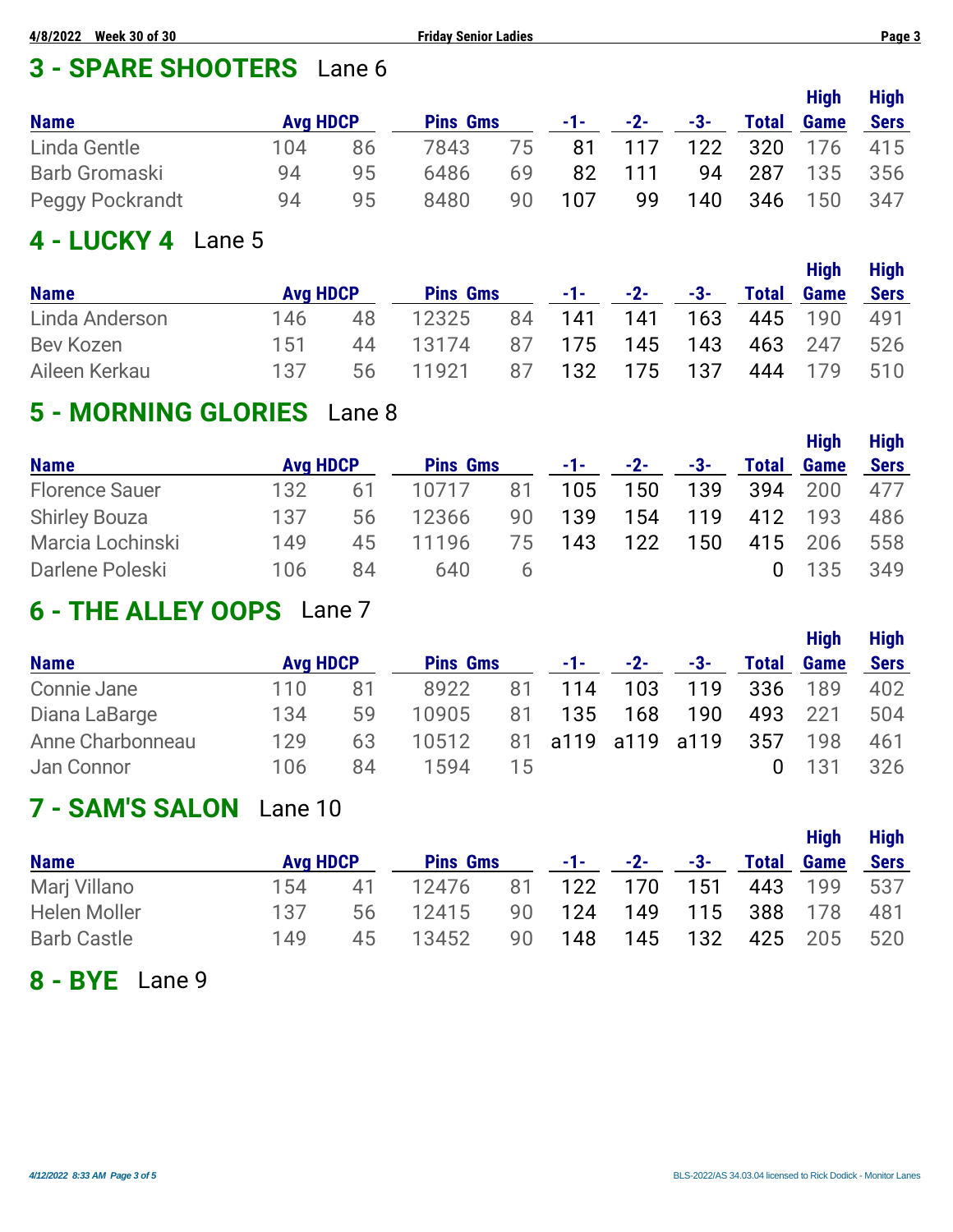#### *This Week's Statistics*

|                                   | <b>Women</b>   |
|-----------------------------------|----------------|
| How many people bowled            | 18             |
| Number of games bowled            | 54             |
| Actual average of week's scores   | 133.28         |
| How many games above average      | 30             |
| How many games below average      | 24             |
| Pins above/below average per game | 3.94           |
| How many people raised average    | 12             |
| by this amount                    | 0.29           |
| How many people went down         | 6              |
| by this amount                    | $-0.22$        |
| League average before bowling     | 129.87         |
| League average after bowling      | 129.99         |
| Change in league average          | 0.12           |
| 800s                              |                |
| 775s                              |                |
| 750s                              |                |
| 725s                              |                |
| 700s                              |                |
| 675s                              |                |
| 650s                              |                |
| 625s                              |                |
| 600s                              |                |
| 575s                              |                |
| 550s                              |                |
| 525s                              |                |
| 500s                              | --             |
| 475s                              | 1              |
| 450s                              | 1              |
| 425s                              | 5              |
| 400s                              | $\overline{c}$ |
| below 400                         | 9              |
| 300s                              |                |
| 275s                              |                |
| 250s                              |                |
| 225s                              |                |
| 200s                              | 1              |
| 175s                              | 3              |
| 150s                              | 7              |
| 125s                              | 21             |
| 100s                              | 18             |
| below 100                         | 4              |